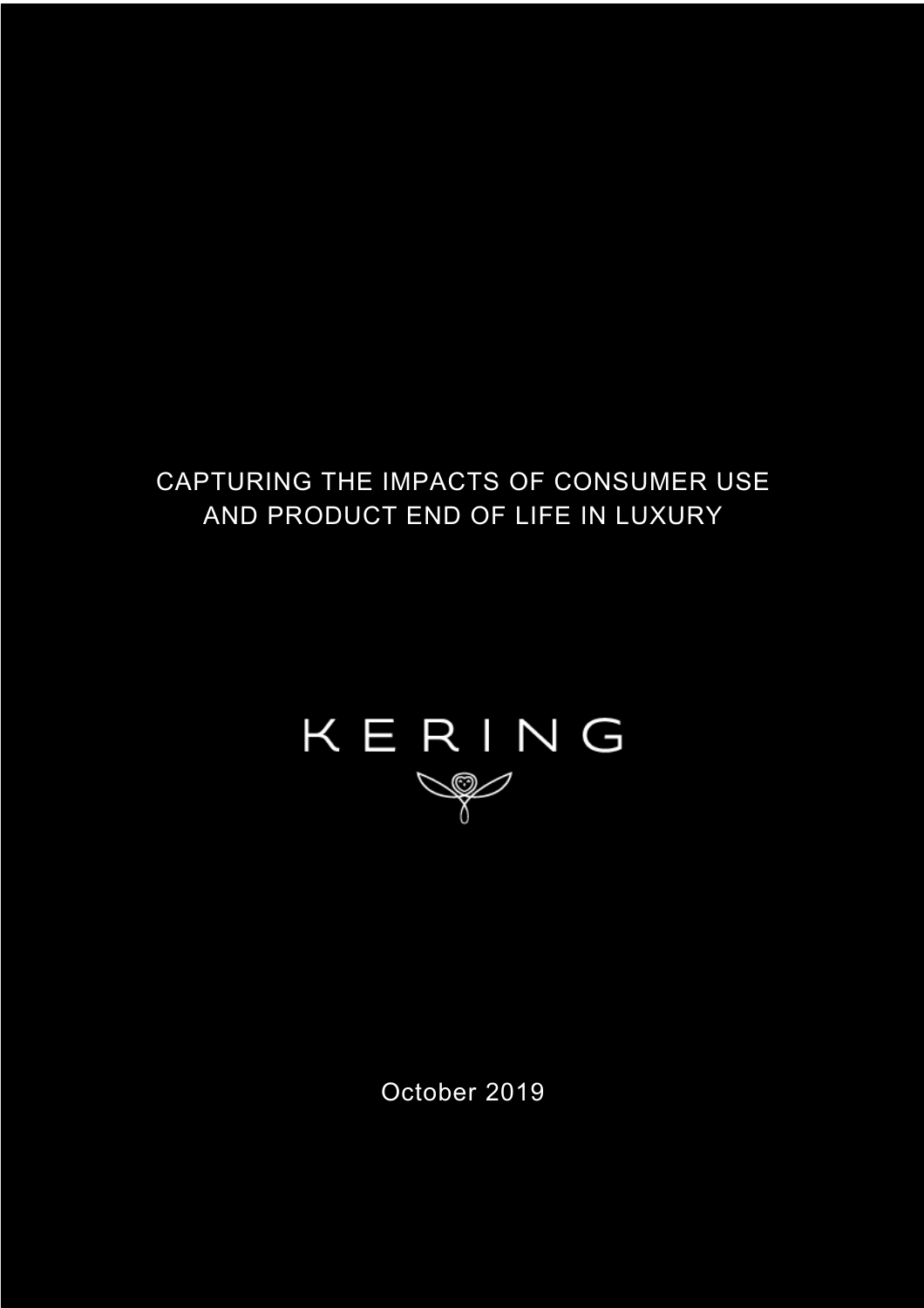### **CAPTURING THE IMPACTS OF CONSUMER USE AND PRODUCT END OF LIFE IN LUXURY**

#### **INTRODUCTION**

*One of the complex topics for sustainability in fashion and Luxury is around the environmental impacts associated with the end of life of a product and the consumer use phase. There are many variants that can influence precisely how these impacts are generated including product care, product life span and product second life. These choices are driven by the individual consumer and determine a product's energy consumption, water use, chemical and microfiber release into waterways, and finally how the product is disposed. Choices for disposal of a product could be direct to landfill, or alternatively, it could provide an extension of the product's life through recycling or up-cycling, or even delivery to a secondary market for re-sell.* 

*To understand the Luxury consumer's behavior around these product choices, Kering has launched the first major survey of its kind internationally and will extend the scope of its pioneering Environmental Profit and Loss (EP&L) account to also capture and measure the impacts of product use and disposal. The EP&L will then cover the full life cycle of a product from raw material creation all the way to consumer disposal.*

#### **BROADENING THE SCOPE**

Historically, Kering developed the EP&L as an innovative tool to measure and quantify the environmental impacts from all its business activities within its own operations and across the supply chain, otherwise known as 'cradle to gate'. These impacts cover GHG emissions, water use, water and air pollution, waste and land use. The EP&L is a key enabler of a more sustainable business model and provides visibility on impact areas and regions, in order to better customize and target effective sustainability initiatives.

Following its initial analysis of environmental impacts from cradle to gate, Kering committed to extend the scope of its EP&L to cover the assessment of the impacts occurring during the use of products and their disposal as well. Kering launched a pilot study in 2015 focusing on the UK market and it was clear that further research and development would require a broader industry effort to better identify consumer behavior patterns and provide more detailed analysis. Based on this first pilot, Kering is enhancing its EP&L methodology and is launching a major survey to understand Luxury consumer behavior around product care, product life span and product second life. The objective is to ultimately highlight the different impacts resulting from individual choices and find ways to help clients reduce the environmental footprint linked to the use and disposal of the products developed by Kering's houses, whereby this could be extended to the Luxury sector overall.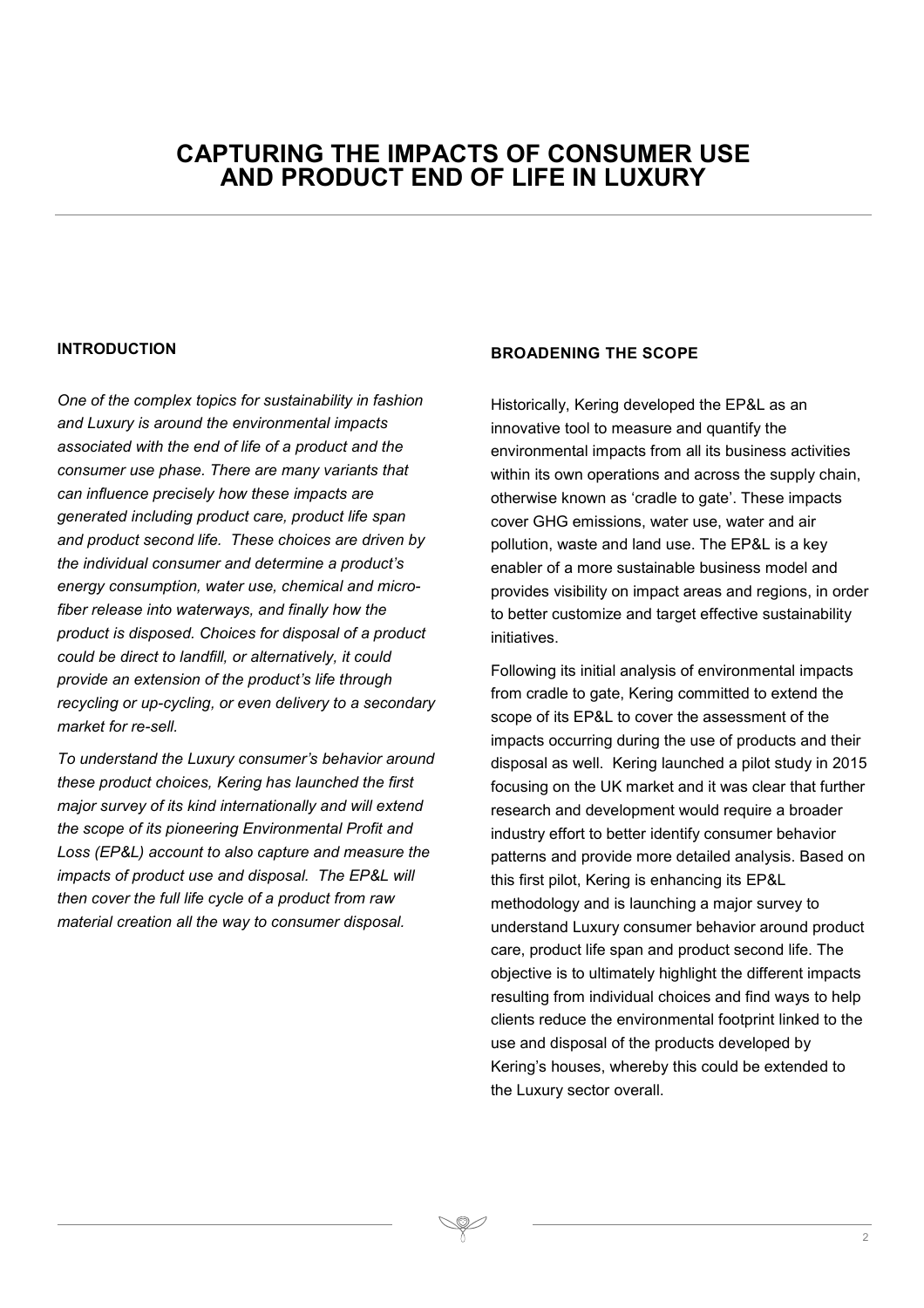#### **CONSUMER SURVEY**

The Kering survey will cover Luxury consumers across six countries (France, United Kingdom, Italy, China, USA, Japan) and will target more than three thousand interviewees. Behavior trends, such as frequency of use, whether products were washed at home or dry

cleaned, frequency of ironing or steaming, product repair or second life will be assessed in four categories of products: ready-to-wear, leather goods, shoes and silk accessories. This data will help Kering build its approach to measure the environmental impacts via its EP&L and linked to the use phase and end of life.



#### **Fig 1. Process map for ready to wear including use phase and end of life activities**

#### **Production vs Consumption Perspective**

Considering use and end of life impacts provides Kering with greater insight into the EP&L results.

There are two ways of looking at the impacts of product use and end of life: from the point of view of production or that of consumption.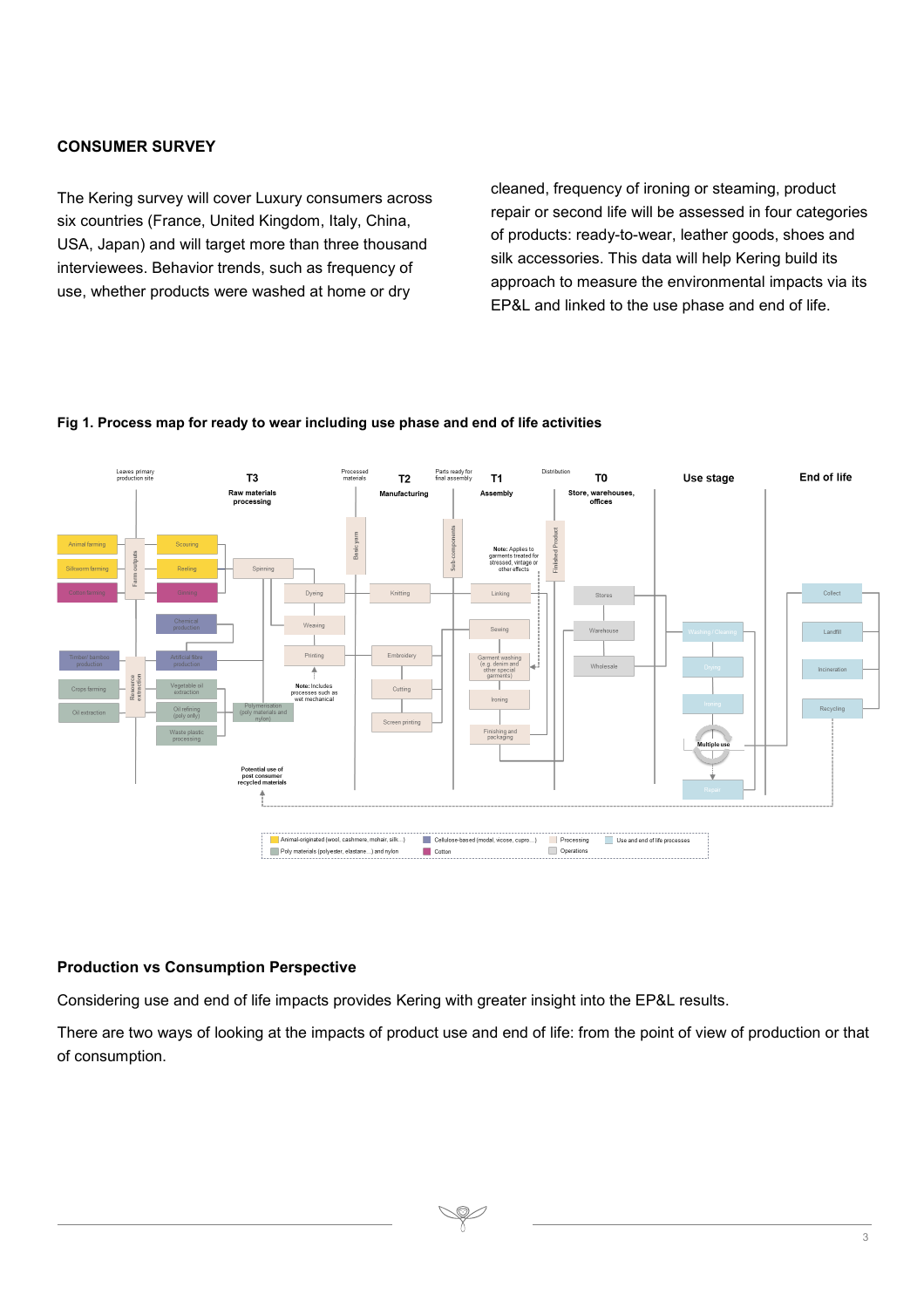

#### **Production**

Taking a production perspective allows one to consider the full lifetime impacts of the products that are produced in a fiscal year. For example, if a leather bag produced in the year was used for five years and then thrown away, the output would be the net present value of the full five years of use and the disposal impacts.

This approach aligns with the existing EP&L view as it focuses on products produced in a year. Adding use and end of life impacts to the current EP&L enables, for example, the full lifecycle of environmental impacts from a leather bag from raw material creation to disposal.

But what about a leather bag which wears out after five years versus a leather bag which lasts ten years? Although the result might look the same using a production perspective, one would need to enable a comparison between those two bags considering their different life span.

#### **Consumption**

A consumption perspective on the other hand takes the useful life of a product into account. By looking at an annualized impact, a leather bag with five years of useful life has full lifecycle impacts divided by five, and one with ten years of useful life, divided by ten. Thus, under a consumption perspective, the bag with double the useful life would show half the overall impact.

This approach does not align with the current annual production view of the EP&L but does make it easier to see the environmental impact from the perspective of the consumer and the products they purchase.

#### **Kering's Perspective**

Both the production and consumption approaches are hugely valuable. Reducing the impacts of production has clear benefits to the environment and to society. Increasing the durability and long-lasting quality of products – which is inherently the Luxury proposition helps tackle overall consumption. This is a key challenge for the fashion as a whole.

Consequently, Kering is developing an approach that is looking at both of these perspectives. Implementing this balanced approach will enable Kering to get a deeper understanding of its business and products, maintain consistency in the EP&L methodology as well and enable comparisons across products. For example, the consumption perspective could be applied when comparing the environmental impacts of different products while taking into account their lifespans. The production perspective on the other hand will guarantee consistency with the EP&L methodology when looking at the total footprint of production across a fiscal year.

Kering will also be considering all of the potential product pathways and associated environmental impacts of its House's products starting with the four categories outlined. Luxury products are often differentiated by their durability and quality, giving rise to thriving secondary markets, which help reduce overall consumption and environmental impacts. These secondary markets are growing and gaining popularity with consumers. Kering's survey will explore the extent of this behavior to enable a clearer picture of the full lifecycle and the environmental impacts associated with its House's products.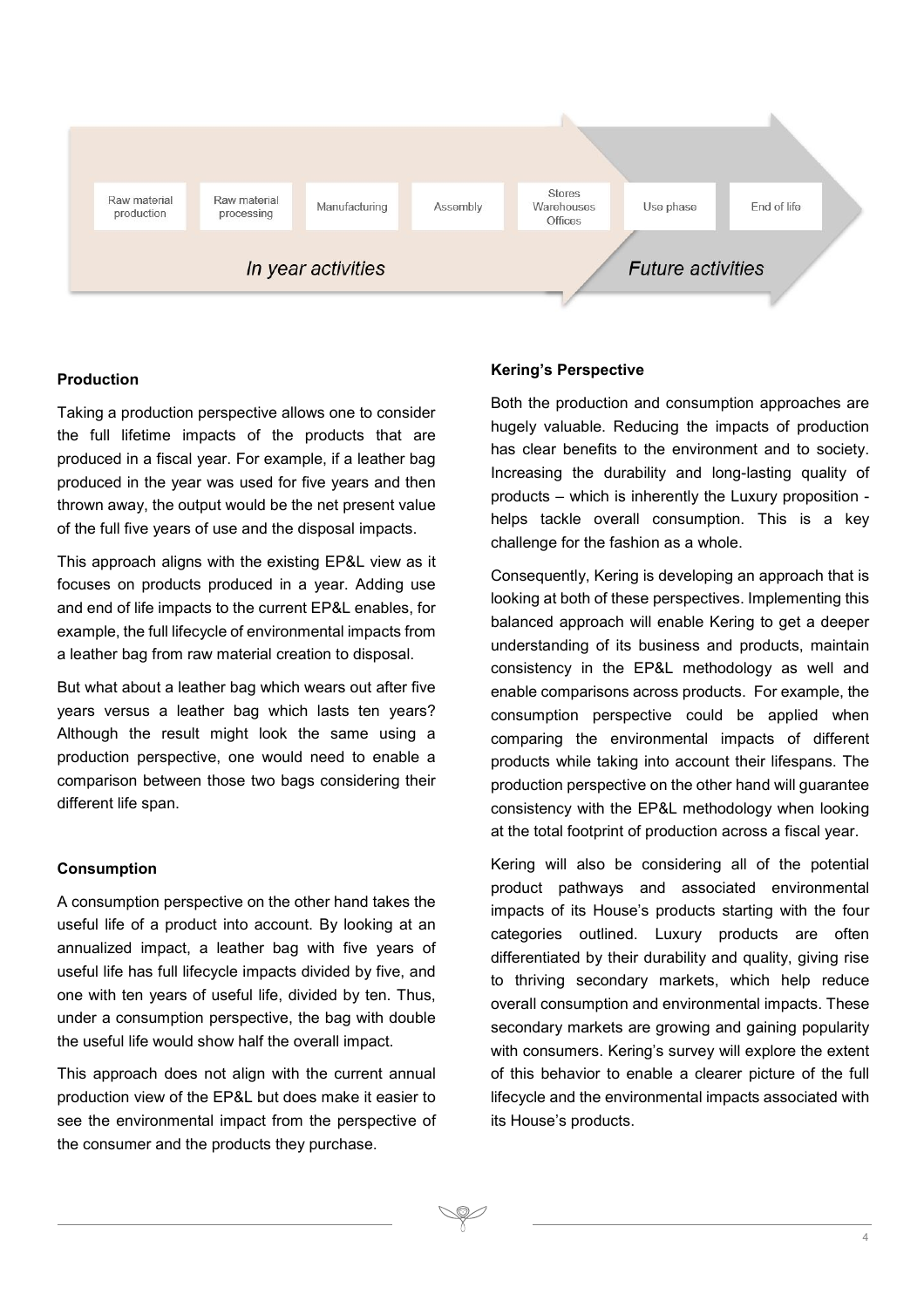Based on the survey results, Kering will publish a report and share these learnings. Additionally, Kering will look to update the EP&L methodology to include this new consumer use and end of life aspect and open-source it, as per Kering's opening-sourcing philosophy. PwC will support Kering with the development of the methodology and also the approach of how to include these additional insights from the survey into the EP&L.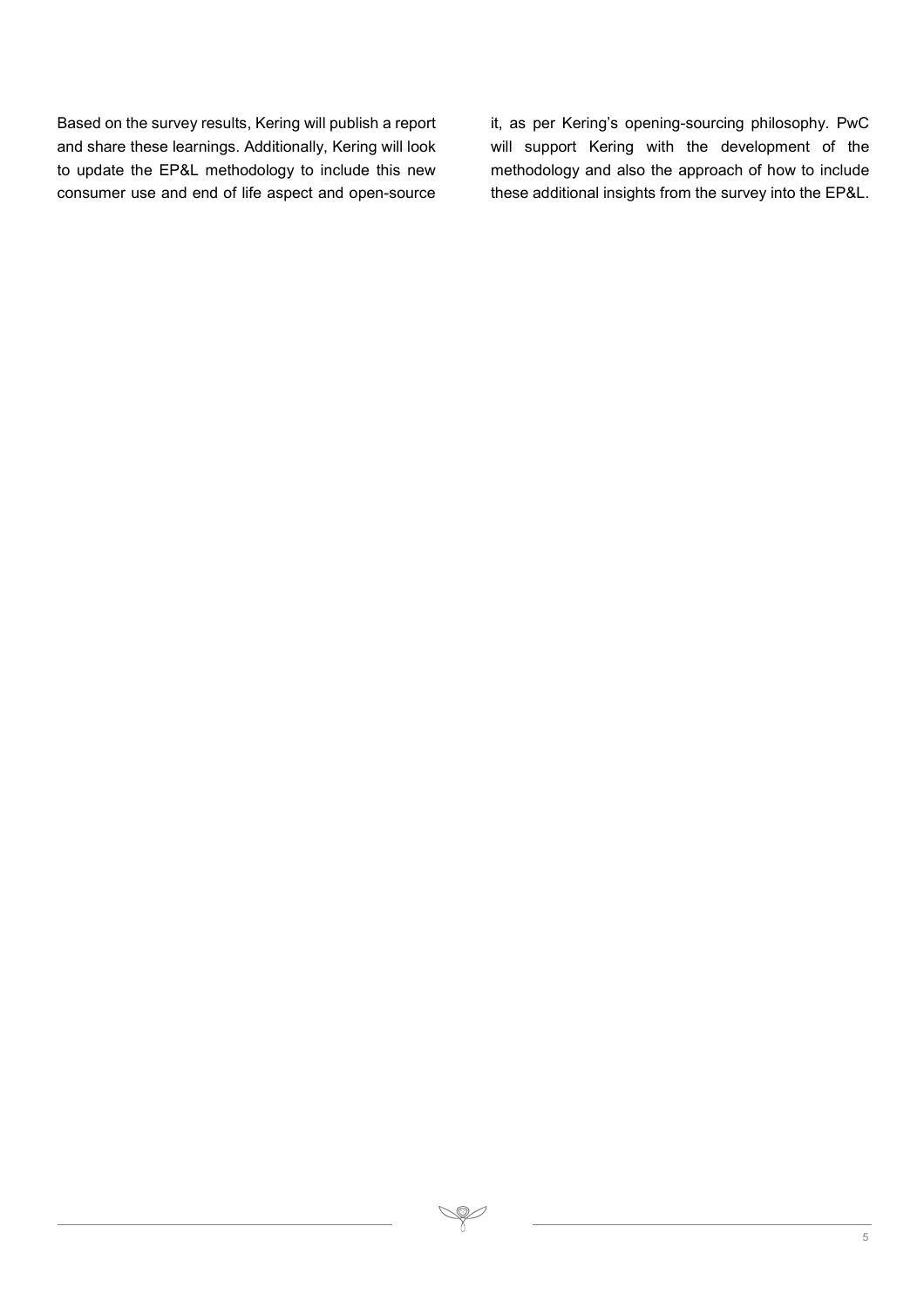

Gucci • Saint Laurent • Bottega Veneta • Balenciaga • Alexander McQueen • Brioni Boucheron • Pomellato • Dodo • Qeelin • Ulysse Nardin • Girard-Perregaux Kering Eyewear